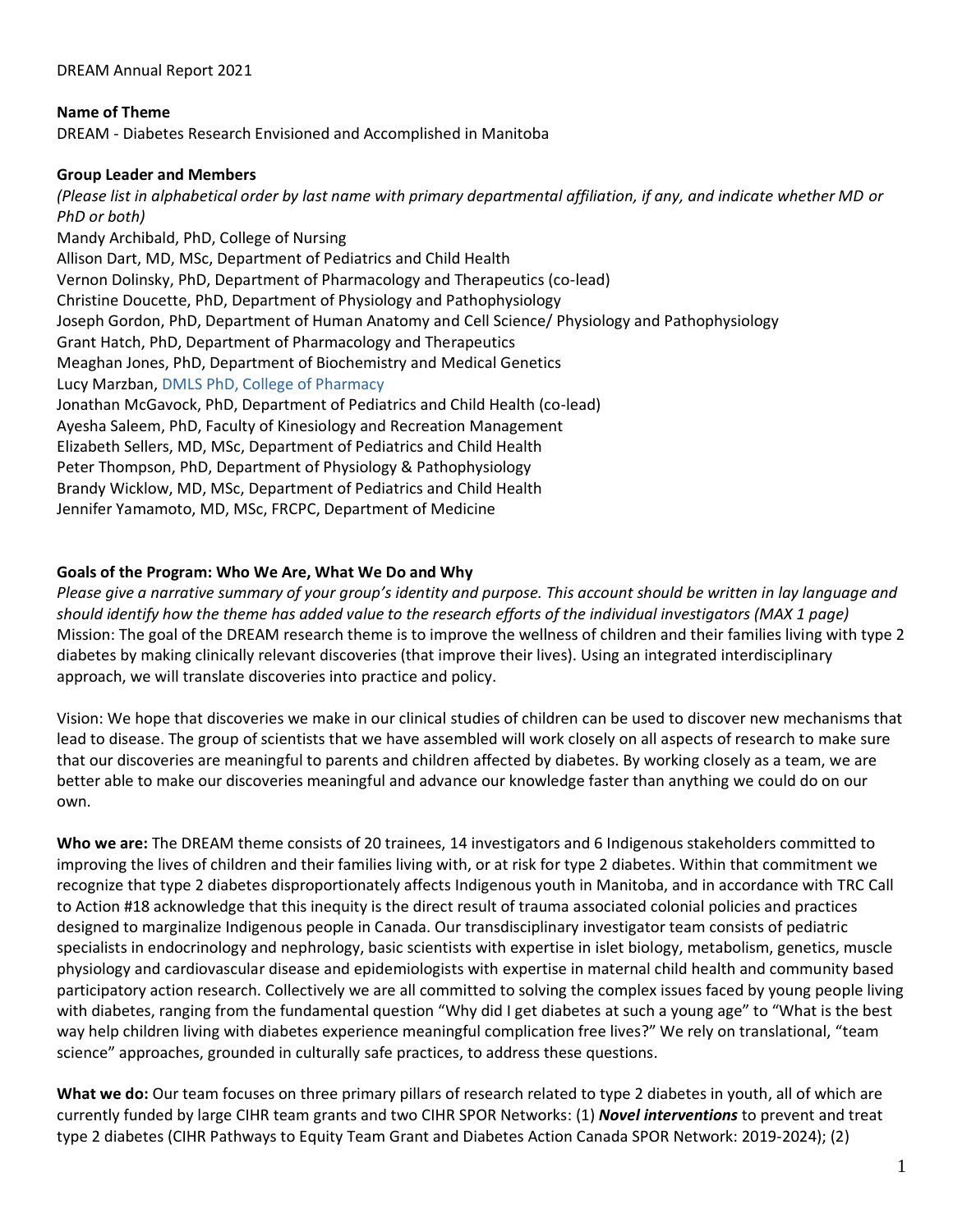Biopsychosocial determinants of *complications of diabetes* (iCARE Cohort – CIHR Project Grant (2021-2026) and CanSOLVE CKD SPOR Network: 2021-2026) and (3) the *developmental origins* of type 2 diabetes in youth (CIHR Team Grant: Diabetes Translational Solutions: 2022-2027). Within each of these pillars, scientists design studies to unravel the complex factors that lead to type 2 diabetes and its complications using pre-clinical, clinical and population health approaches. Scientists from a range of backgrounds work collaboratively to design impactful research that could have the greatest impact on the children and families affected by type 2 diabetes. Since our inception, we have secured over \$36.7M in external funding to tackle these problems, created patient and stakeholder advisory committees to ensure that our work is relevant to families we serve, hosted symposia for members of the scientific and lay community and made numerous discoveries that have shaped the way doctors and families understand type 2 diabetes in youth. We are also deeply committed to fostering the next generation of scientists and clinicians in this area. To date, the trainees within the theme have secured over \$500,000 in funding to support their education, hosted numerous educational and interprofessional events to advance their careers and created national collaborations with other trainee groups to share knowledge and expand social networks. Collectively, this work has made the DREAM theme a nationally recognized center of excellence in the area of pediatric diabetes research.

**Why do we do it?** Type 2 diabetes is the fastest growing pediatric chronic disease in Canada. Manitoba is disproportionately affected by type 2 diabetes in youth. For every child diagnosed with type 2 diabetes in other parts of Canada, there are 15 children diagnosed with type 2 diabetes in Manitoba. Type 2 diabetes in youth is associated with a large burden of complications and reduced life expectancy. Nearly 50% of children living with type 2 diabetes will be on dialysis by the time they are 35 years old. Type 2 diabetes affects youth that suffer from profound structural disadvantage. Most are poor, live in rural/remote areas and experience significant mental health comorbidities. Type 2 diabetes in youth is a major health challenge in Manitoba and requires Manitoba-made solutions.

## **Major Accomplishments (Milestones)**

*Please list up to 5 major accomplishments/milestones from the past year. (media, impact on child health, events, awards and recognitions)*

- 1. \$2M CIHR Team Grant: Diabetes Mechanisms and Translational Solutions Awarded to Drs Brandy Wicklow, Christine Doucette, Allison Dart and Meaghan Jones, focused on The Developmental Origins of Pediatric Type 2 Diabetes and Early Renal Dysfunction. Grant includes several DREAM scientists as well as Indigenous scholars, patient partners and will provide 5 years of funding for translational research centred around the Next Generation and iCARE Cohort studies.
- 2. DREAM Theme completed an annual retreat on anti-racism and launched an audit into anti-racism-related metrics and policies within the Theme. As organizations engage in dismantling structural racism from within, DREAM worked with Drs Delia Douglas and Heather McRae to undertake the process of uncovering structural barriers to racialized individuals in our organization and develop a plan to address racism within our theme.
- 3. Two publications related to diabetes in leading scientific journals by Dr. Joe Gordon and others identifying novel signaling pathways that regulate glucose metabolism and heart function. These studies included multiple DREAM trainees and investigators demonstrating the importance of collaboration within the Theme.
- 4. Novel Insight into the lives of youth living with type 2 diabetes. A manuscript published in Canada's leading medical journal (CMAJ), led by Drs Wicklow and Dart in partnership with parent and youth co-researchers from the iCARE patient advisory group shed light on the complex social needs of youth living with type 2 diabetes.
- 5. Eight scientists secured seven national grants worth \$5.3M to mark the 100<sup>th</sup> anniversary of the Discovery of Insulin. Grants from CIHR and Diabetes Canada, including a prestigious CIHR New Investigator award to Dr. Mandy Archibald marked DREAM's best year of securing external funding since its inception in 2012. This represents an incredible 20:1 annual return on investment for the 2021 fiscal year.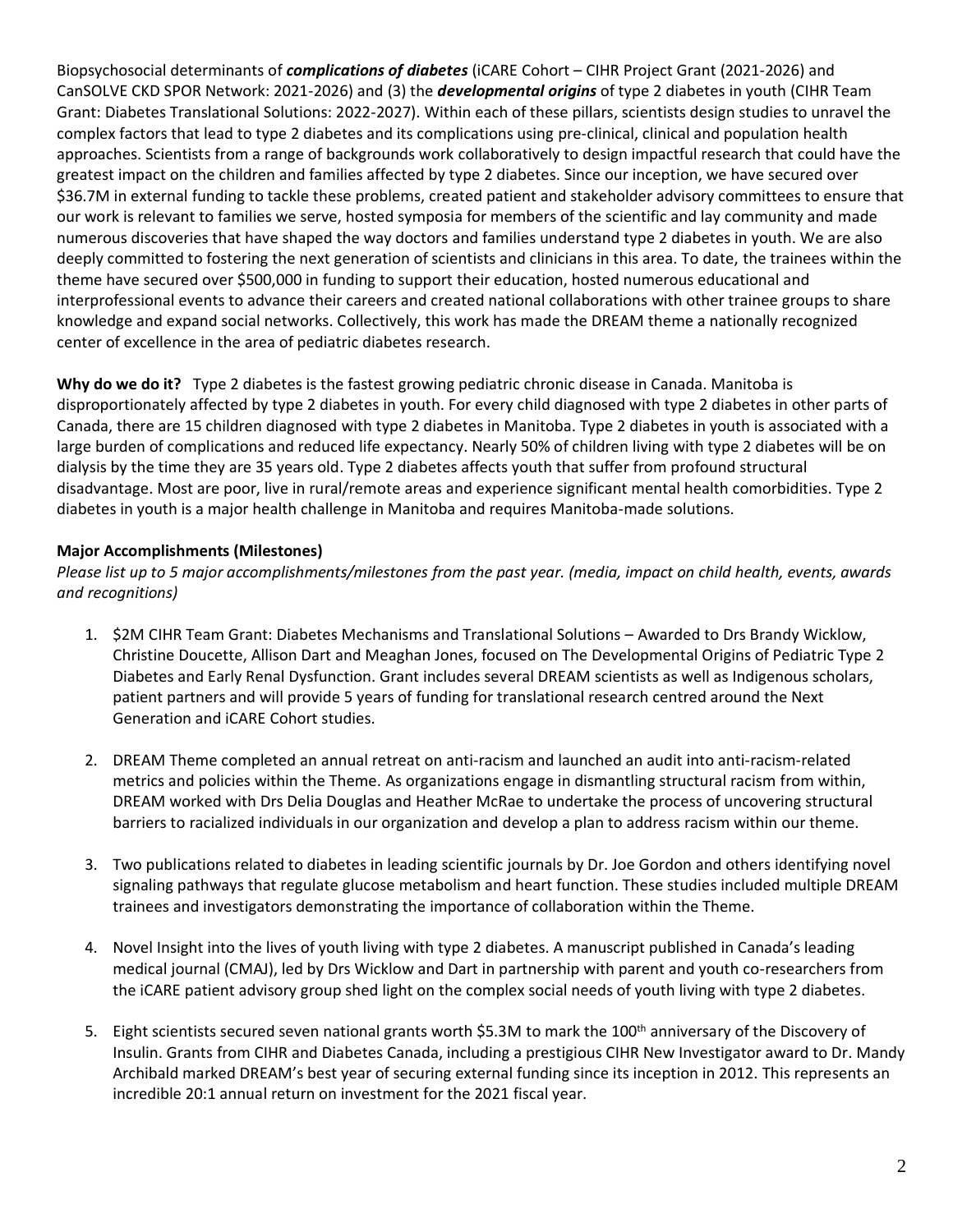## **Translational team publications:**

One main focus of the DREAM research team is to work collaboratively and translationally as is stated in our mission statement, we aim to use an integrated interdisciplinary approach to translate discoveries into practice and policy. In 2021, our team published 101 papers, 22 presentations with 17 papers that included two or more members of DREAM. We believe that the publications below showcase this by highlighting the collaboration between multiple DREAM labs. (**DREAM PIs** are bolded, DREAM trainees/staff are underlined, *DREAM Indigenous partners* are italicized)

- 1. Cioana M, Deng J, Hou M, Nadarajah A, Qiu Y, Chen SSJ, Rivas A, Banfield L, Chanchlani R, **Dart A, Wicklow B**, Alfaraidi H, Alotaibi A, Thabane L, Samaan MC. Prevalence of Hypertension and Albuminuria in Pediatric Type 2 Diabetes: A Systematic Review and Meta-analysis. JAMA Netw Open. 2021 Apr 1;4(4):e216069.
- 2. Frejuk KL, Harasemiw O, Komenda P, *Lavallee B, McLeod L, Chartrand C*, Di Nella M, Ferguson TW, Martin H, **Wicklow B, Dart AB**. Impact of a screen, triage and treat program for identifying chronic disease risk in Indigenous children. CMAJ. 2021 Sep 13;193(36):E1415-E1422.
- 3. **Archibald, M., Dart, A., Wicklow, B.,** Pundyk, K., Marks, S., & **Sellers, E**. Youth Perceptions and Experiences of Type 2 Diabetes: Protocol for a Collaborative Knowledge Translation Approach and Qualitative Study. (2021) Journal of Advanced Nursing.
- 4. Martens, M.D., Seshadri, N., Nguyen, L., Chapman, D*.,* Hensen, E.S., Xiang, B., Mendoza, A., Rattan, S., Gibson, S.B., **Saleem, A., Hatch, G.M., Doucette, C.A,** Karch, J.M., **Dolinsky, V.W.,** Dixon, I.M., West, A.R., Rampitsch, C., and **Gordon, J.W.** (2021) Misoprostol treatment prevents hypoxia-induced cardiac dysfunction through a 14-3-3 and PKA regulatory motif on Bnip3. Cell Death and Disease 12(12):1105.
- 5. Seshadri N and **Doucette CA.** (2021). Circadian Regulation of the Pancreatic Beta Cell. Endocrinology.162(9.
- 6. Cole, L.K., Agarwal, P., **Doucette C.,** *Fonseca, M., Xiang, B.,* Sparagna, G.C., *Seshadri, N., Vandel, M.,* **Dolinsky, V.W., Hatch, G.M.** (2021) Tafazzin deficiency reduces basal insulin secretion and mitochondrial function in pancreatic islets from male mice. Endocrinology 162, 1-15.(Highlighted in Endocrine eNews, The Endocrine Society)
- 7. Slaght JL, **Wicklow BA, Dart AB, Sellers EAC,** Gabbs M, Carino M, **McGavock JM.** Physical Activity and Cardiometabolic Health in Adolescents with Type 2 diabetes: A cross sectional study. BMJ Open Diabetes Research & Care 2021; 9: e002134. PMID: 33990367.
- 8. Brunton N, Dufault B, **Dart A,** Azad MB*,* **McGavock J.** Maternal body mass index, offspring body mass index, and blood pressure at 18 years: a causal mediation analysis. Int. J Obesity. 2021 45; 2532-38
- 9. Hui A, *Phillips-Beck W*, *Campbell R*, Sinclair S, Kuzdak C, Courchene E, Roulette M, Mousseau W, Beaulieu D, Wood e, Munroe G. *Desjarlais F*, Ludwig S, **Wicklow B, McGavock J, Sellers EAC**, Nickel N, Kiang D, Thiessen K, Pylypjuk C, Morris M, Shen XG. Impact of Remote Prenatal Education on Program Participation and Breastfeeding in Rural and Remote Indigenous Communities. EClinical Medicine 2021; 25: 35: 100851. PMID: 33997743.
- 10. Haifa A, **Wicklow BA, Dart A, Sellers EAC, McGavock J,** Lehana T, Samaan MC. The Tri-ponderal Mass Index as a measure of adiposity in youth onset type 2 diabetes: A cross-sectional analysis from Improving renal Complications in Adolescents with type 2 diabetes through REsearch (iCARE) study. Scientific Reports 2021; 27: 9111. PMID: 33907287
- 11. **Sellers EAC, Dart AB, McGavock J, Wicklow BA**. Cardiovascular comorbidity associated with albuminuria in youth onset type 2 diabetes: analyses from the iCARE study Can J Diabetes 2021: 45: 458-465 PMID: 34045147
- 12. Cole, L.K., Zhang, M., Chen, L., Sparagna, G.C., Vandel, M., Xiang, B., **Dolinsky, V.W., Hatch, G.M.** (2021) Supplemental berberine in a high fat diet reduces adiposity and cardiac dysfunction in offspring of mouse dams with gestational diabetes mellitus. Journal of Nutrition 151, 892-901. (Highlighted in Obesity and Energetics Offerings)
- 13. **Hatch, G.M.,** Cole, L.K., Vandel, M*.,* **Dolinsky, V.W.** (2021) Tissue specific knockout of the cardiolipin transacylase enzyme tafazzin in both liver and pancreatic beta cells protects mice from diet-induced obesity. Expt. Biol. Virtual Meeting & e-Poster. FASEB J. Vol 35 Issue S1.
- 14. Alfaraidi H, **Wicklow B, Dart AB, Sellers E, McGavock J,** Thabane L, Samaan MC. The Tri-ponderal Mass Index is associated with adiposity in adolescent type 2 diabetes mellitus: a cross-sectional analysis. Sci Rep. 2021 Apr 27;11(1):9111.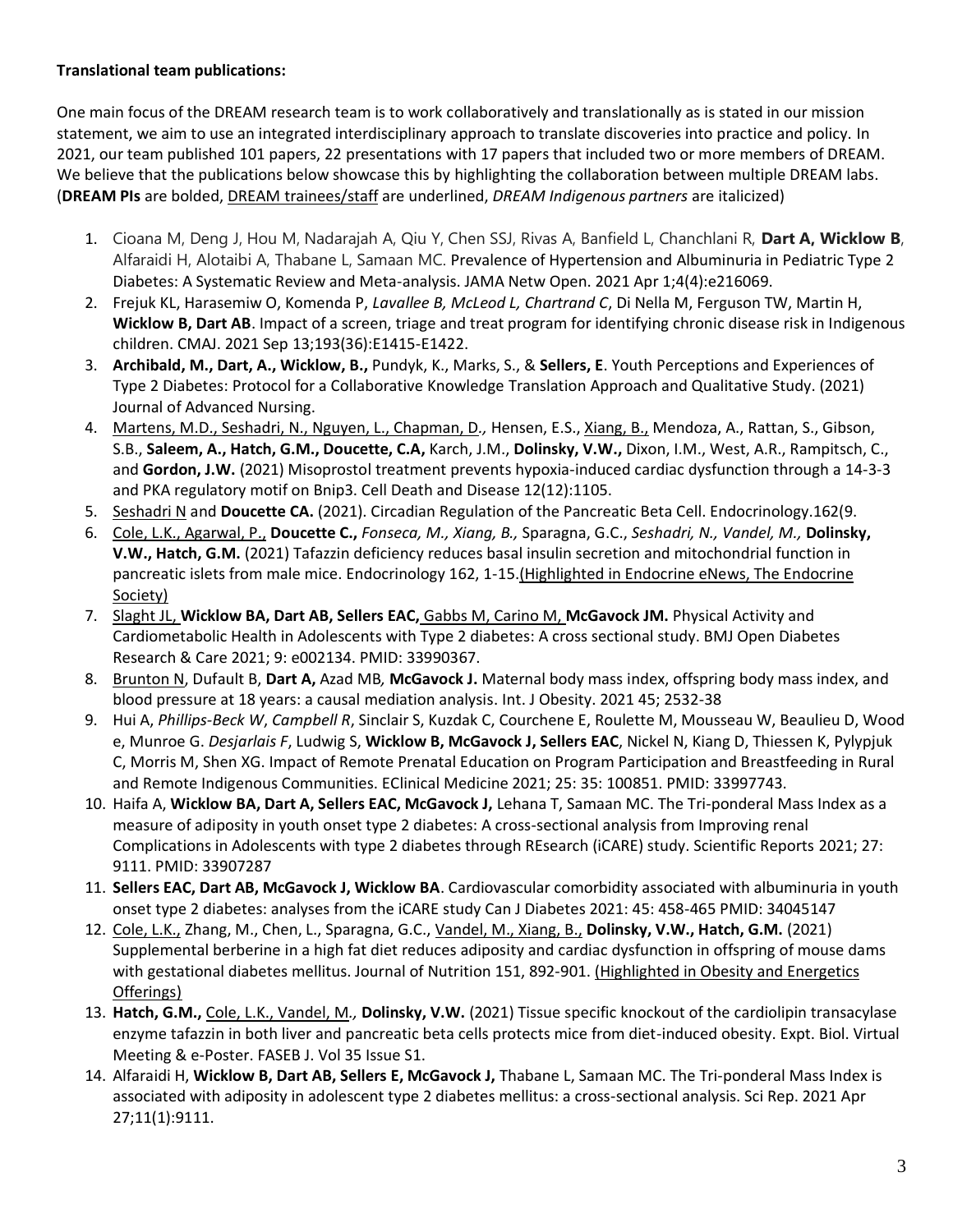- 15. Carino M, Elia Y, **Sellers E**, Curtis J, **McGavock J**, Scholey J, Hamilton J, Clarson C, Pinto T, Hadjiyannakis S, Mertens L, Samaan MC, Ho J, Nour M, Panagiotopoulos C, Jetha M, Gabbs M, Mahmud FH, **Wicklow B, Dart A**. Comparison of Clinical and Social Characteristics of Canadian Youth Living With Type 1 and Type 2 Diabetes. Can J Diabetes. 2021 Jul;45(5):428-435.
- 16. Hrubeniuk TJ, Hay JL, MacIntosh AC, **Wicklow B,** Wittmeier K, **McGavock JM,** Sénéchal M. Interindividual variation in cardiometabolic health outcomes following 6 months of endurance training in youth at risk of type 2 diabetes mellitus. Appl Physiol Nutr Metab. 2021 Jul;46(7):727-734.
- 17. Sullivan KM, Scholey J, Moineddin R, Sochett E, **Wicklow B**, Elia Y, Xiao F, Mederios T, Sadi P, Burger D, Mahmud FH, **Dart AB**. Urinary podocyte-derived microparticles in youth with type 1 and type 2 diabetes. Diabetologia. 2021 Feb;64(2):469-475.

### **Community engagement:**

We worked closely with our stakeholders this year to partner with Keewatinohk Inniniw Minoayawin (KIM) Inc. to support community-based wellness programming for Indigenous youth in Manitoba. In partnership with Dr. Barry Lavallee, CEO of KIM, the DREAM research theme will work collaboratively to facilitate awards to the communities within Manitoba to promote wellness. DREAM has contributed \$10,000 in 2021, which will be matched by KIM. These funds are being used to support wellness projects within the communities ranging from \$500-\$2000 each. The grants have been rolled out to the participants and they have resumed their projects and hope to provide us with an update in 2022.

### **In what ways has your work positively impacted child health? (1-2 examples)**

- (1) Novel insight into treatment options for youth living with type 2 diabetes: iCARE patient advisory circle developed new curriculum and co-created infographics to help support other youth being seen for type 2 diabetes at the Children's hospital. Discoveries within the iCARE cohort study identified novel targets, particularly in the area of mental health that are associated with better health outcomes in youth. The project is now funded to begin with the trial and will be impactful research towards child health.
- (2) Community Catalyst Grants: We provided \$10,000 in community catalyst grants by partnering with KIM and directly providing grants to 3 indigenous youths who will be creating projects directly impacting child and indigenous health.

### **Research Funding**

1. Total dollar value of your membership's research funding held in fiscal year 2020 (April 1, 2020 - March 31, 2021).

### **2020-2021 = \$6,118,732**

2. Give a subtotal of ACTIVE research funding awarded (and held in Manitoba) in the past 12 months.

### **2021 = \$5,934,656**

# **Catalyst Grants awarded in the past year (Title, PI, funding amount)**

# CHRIM catalyst grants 2021

1. Bridge funding Joseph Gordon \$20,000

# DREAM catalyst grants 2021

- 1. "The role of SIRT3 deficiency in the development of gestational diabetes" by Dr. Vern Dolinsky for \$4125.00
- 2. "Molecular regulation of cell death by Nix during diabetic heart disease" by Dr. Joe Gordon for \$12,500
- 3. "Dialectical behavioural therapy for youth at risk for type 2 diabetes": by Jon McGavock \$12,500